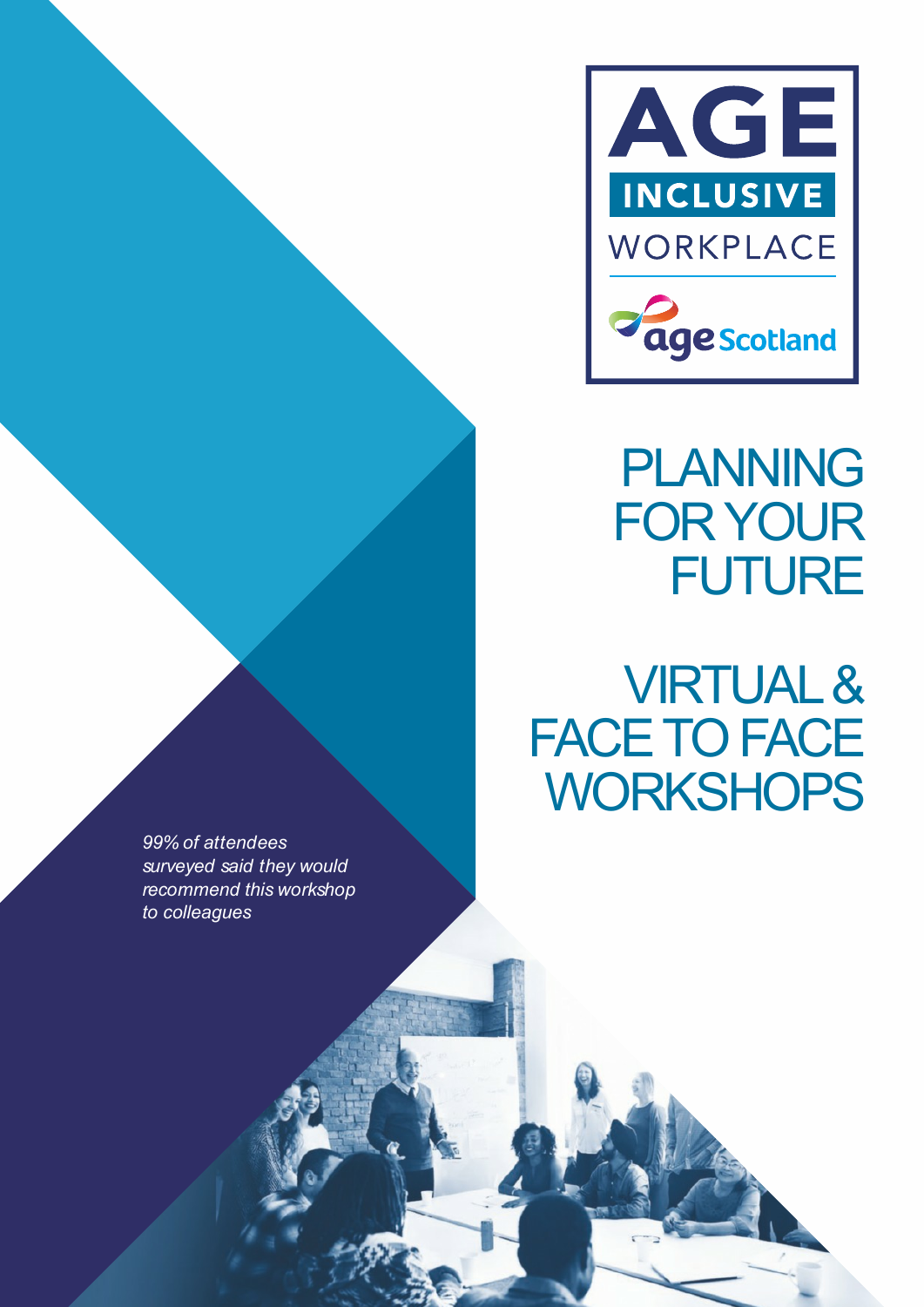**The demographics of Scotland's workforce are changing** and there are twice as many people aged 65 years and over in employment in Scotland today compared to 10 years ago. With only 20% of UK workers feeling that they can talk openly with their manager about their retirement plans, there is a real need for organisations to support employees over 50 in planning for their future. Talking openly about retirement also allows organisations to engage their older workers, maximise skills and succession plan

## Workshop aim

Our Planning For Your Future workshop enables employees to better prepare for their retirement and feel comfortable having honest and open discussions with their employers. This will also result in a tangible benefit to organisations in terms of resourcing and succession planning.

## **Benefits**

- Creating an open culture between your organisation and staff facilitates open and honest discussions about retirement.
- Helping your employees decide and communicate their plan for later life can help organisations with resourcing and succession planning.
- Organisations gain goodwill when they show that they support employees in thinking about their futures.
- This workshop will both support employees and recognise their service and contributions.

## Audience

Our one-day pre-retirement workshops are designed for employees who are planning to leave permanent full-time employment in the next 5 years, though anyone is welcome.

We understand that employers can sometimes feel concerned about adopting specific policies and training for targeted age groups for fear of being ageist and that they can feel uncertain about having conversations with older workers about retirement. Age Scotland can guide you on how to sensitively integrate our workshops into your training programme and we can also provide tailored material to help promote the workshop to employees.

"Very informative and useful with knowledgeable speakers. It was good to have the opportunity to share thoughts with other attendees."

*Anne, workshop attendee, Edinburgh.*

### "Excellent workshop. Would highly recommend to all of my colleagues."

*Janette, Scottish National Heritage, Inverness. Edinburgh.*

"Very informative. All of the topics covered were ideal."

*Bob, workshop attendee, West Lothian.*

"Loved the whole day and learnt a lot. I've made an action plan of what I now need to do."

*Susan, workshop delegate, Edinburgh.*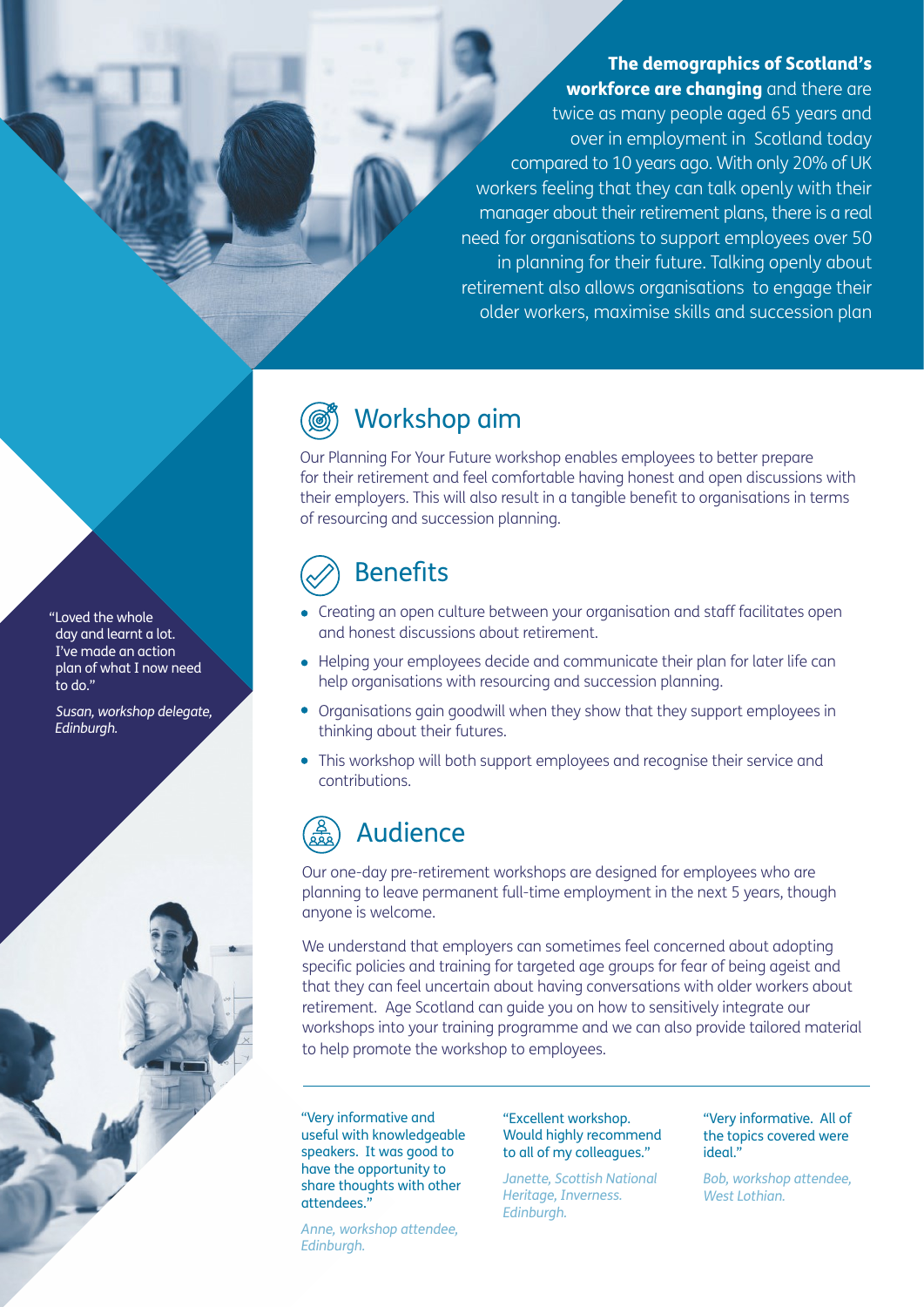

The full-day workshop provides independent and impartial advice in the following four areas:

| <b>Money Matters &amp; Tax</b>             | <b>Legal Issues</b>          | <b>Health &amp; Wellbeing</b>                          | <b>Time &amp; Activities in</b><br><b>Retirement</b>                           |
|--------------------------------------------|------------------------------|--------------------------------------------------------|--------------------------------------------------------------------------------|
| Making the most of your<br>money           | <b>Wills</b><br>Living wills | Managing yourself through<br>the retirement transition | Recognise and plan for the<br>additional free time in<br>retirement            |
| Money matters planning                     | Power of Attorney            | Keeping active - what is<br>moderate exercise?         | Identify opportunities<br>available to you                                     |
| Understanding pensions<br>and your options | Care costs<br>Equity release | Keeping connected                                      | Understand what toolkit<br>you may need to achieve<br>your ideas               |
| Savings and investments                    | Legal Aid                    | Understanding the impact<br>of sedentary behaviours    | Identify any hurdles or<br>challenges you may face<br>and how to overcome them |
|                                            |                              | Maintaining strength and<br>balance                    | Provide you with an outline<br>planning tool                                   |
|                                            |                              |                                                        |                                                                                |

### Workshop outcomes

- Attendees will feel more comfortable in openly discussing their future plans with their employer.
- Managers are enabled to respond effectively to resourcing and succession planning.
- Attendees will formulate a clear action plan of next steps including how to approach discussions with their line managers.
- Attendees will feel more informed in all of the key areas linked to retirement planning including financial and legal issues, health and wellbeing and 'free time' management.

#### Costs for the full day workshop  $\mathbf{f}$

We run a number of open workshops throughout the year with costs as follows:

| <b>Individual place</b>       | £245 | <b>Block of 10 places</b> (valid for 24 months) £2205 (10% saving) |
|-------------------------------|------|--------------------------------------------------------------------|
| <b>Individual and partner</b> | £350 | <b>Block of 20 places</b> (valid for 24 months) £3920 (20% saving) |

We can also run a bespoke in-house workshop or webinar specifically for your staff:

- Face-to-face or virtual workshop for up to 16 delegates £1995 + VAT
- $\bullet$  Virtual 1 hour webinar for up to 100 delegates £595 +VAT

*All prices exclude VAT.*

## Find out more

Open courses can be booked online at **www.age.scot/planningforyourfuture/booknow**

To discuss hosting your own in-house workshop or for more information, please contact:

**07808 024 807 0333 323 2400 Jonathan.park@agescotland.org.uk www.age.scot/age-inclusive-workplace**

**Jonathan Park Causewayside House, 160 Causewayside, Edinburgh, EH9 1PR**